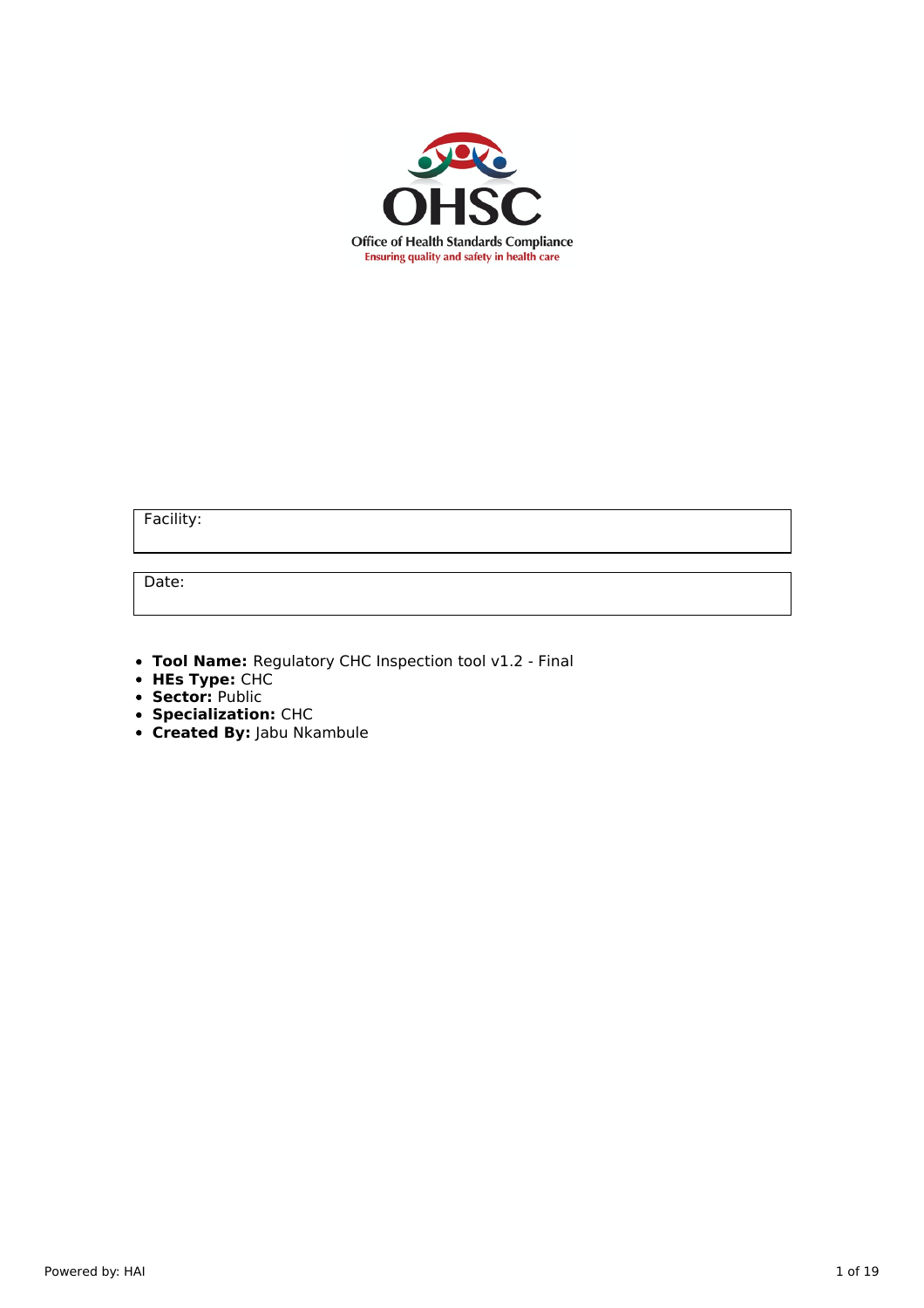# **2 Pharmacy / Dispensary**

## **Domain 2.1 USER RIGHTS**

**Sub Domain 2.1.1 4** User information

**Standard 2.1.1.1 4(1)** The health establishment must ensure that users are provided with adequate information about the health care services available at the health establishment and information about accessing those services.

#### **Criterion 2.1.1.1.1 4(2)(a)(ii) The health establishment must provide users with information relating to service opening and closing times.**

**2.1.1.1.1.1** Legible signage at the entrance to the unit indicates the days and times when services are offered.

## **Assessment type:** Observation - **Risk rating:** Essential measure

The opening and closing times must be displayed on a board or electronic screen at the entrance of the unit. The information must be clearly legible to an ambulant person and a person in a wheelchair. All internal signs must as a minimum be laminated. Text on signs must be typed, no hand written signs will be accepted. Signs do not need to be framed, but laminating must be in good condition with no turned corners or peeling. If frames are not used, posters must be neatly fastened to the wall. Not applicable: Never

| <b>Score</b> | <b>Comment</b> |
|--------------|----------------|
|              |                |
|              |                |

## **Sub Domain 2.1.2 5** Access to care

**Standard 2.1.2.1 5(1)** The health establishment must ensure that users are attended to in a manner which is consistent with the nature and severity of their health condition.

## **Criterion 2.1.2.1.1 5(2)(a) The health establishment must implement a system of triage.**

**2.1.2.1.1.1** The process to fast-track very sick, frail and elderly users to the front of the queue is implemented.

### **Assessment type:** Observation - **Risk rating:** Essential measure

It must be evident from observing the activities in the waiting area that there is a process of assessing and determining the order in which patients should be seen, based on their need for care. The criteria used for this process must be explicitly stated either in a written or verbal manner to patients. Evidence of adherence to these criteria must be observed by inspectors. Not applicable: Where there were no very sick, frail and elderly care users during the time of inspection.

| <b>Score</b> | <b>Comment</b> |
|--------------|----------------|
|              |                |
|              |                |

## **Domain 2.2 CLINICAL GOVERNANCE AND CLINICAL CARE**

**Sub Domain 2.2.1 6** User health records and management

**Standard 2.2.1.1 6(1)** The health establishment must ensure that health records of health care users are protected, managed and kept confidential in line with section 14, 15 and 17 of the Act. **Criterion 2.2.1.1.1 6(2)(b) The health establishment must ensure confidentiality of health records.**

**2.2.1.1.1.1** There is a 'No unauthorised entry' sign on the door of the pharmacy/dispensary.

## **Assessment type:** Observation - **Risk rating:** Essential measure

Check if there is a sign that reads 'No unauthorised entry' on the pharmacy/dispensary door. All internal signs must as a minimum be laminated. Text on signs must be typed, no hand written signs will be accepted. Signs do not need to be framed, but laminating must be in good condition with no turned corners or peeling. If frames are not used, posters must be neatly fastened to the wall. Any other sign, e.g. 'Staff only', will be scored non-compliant. Not applicable: Never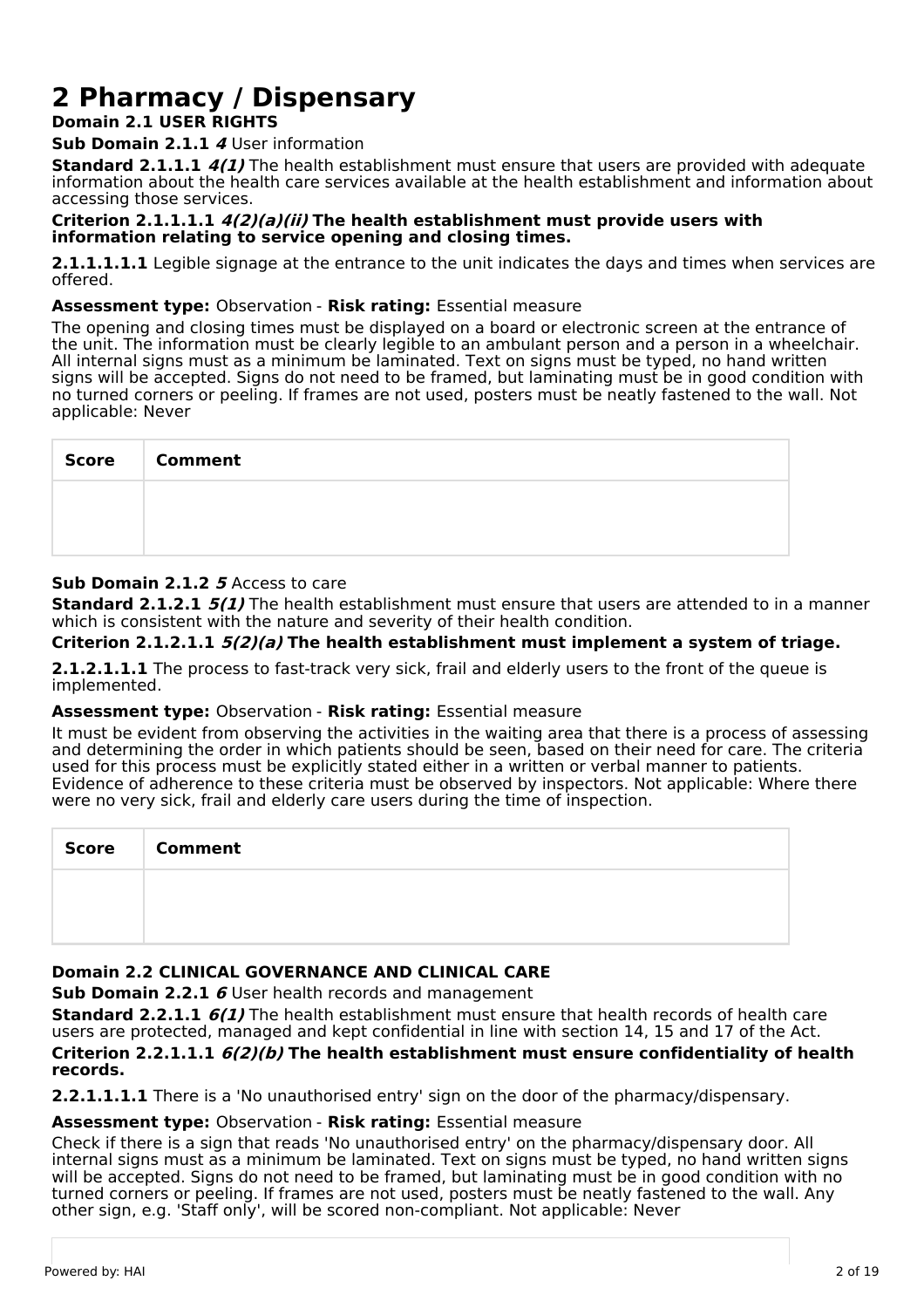| <b>Score</b> | <b>Comment</b> |
|--------------|----------------|
|              |                |
|              |                |

## **2.2.1.1.1.2** Access to the pharmacy/dispensary is controlled at all times.

## **Assessment type:** Observation - **Risk rating:** Vital measure

The pharmacy/dispensary should have a lockable security gate or access-controlled door that only the pharmacy/dispensary personnel have access to. Those holding the keys/access cards/ access codes must keep it with them at all times and never leave it unattended. Not applicable: Never

| <b>Score</b><br>- 1 | Comment |
|---------------------|---------|
|                     |         |
|                     |         |

## **Sub Domain 2.2.2 7** Clinical management

**Standard 2.2.2.1 7(1)** The health establishment must establish and maintain clinical management systems, structures and procedures that give effect to national policies and guidelines.

#### **Criterion 2.2.2.1.1 7(2)(b) The health establishment must establish and maintain systems, structures and programmes to manage clinical risks.**

**2.2.2.1.1.1** CHECKLIST: Three users receiving medicine indicate that they have a clear understanding of how and when to take their medicine and any other relevant information.

### **Assessment type:** Patient interview - **Risk rating:** Vital measure

Interview three users who have received medicines and ask them the questions below. Score 1 if the answer is 'yes' and 0 if the answer is 'no'.

| Score   Comment |
|-----------------|
|                 |
|                 |

## Unit 1 User 1

| <b>Aspects</b>                                                                                                                                                                                   | <b>Score</b> | Comment |
|--------------------------------------------------------------------------------------------------------------------------------------------------------------------------------------------------|--------------|---------|
| 1. Did the pharmacist or post basic pharmacist's assistant or<br>learner post basic pharmacist's assistant explain to you what<br>each medicine is for?                                          |              |         |
| 2. Did the pharmacist or post basic pharmacist's assistant or<br>learner post basic pharmacist's assistant explain to you when<br>to take your medicines?                                        |              |         |
| 3. Did the pharmacist or post basic pharmacist's assistant or<br>learner post basic pharmacist's assistant explain if you<br>should take the medicine with or without food?                      |              |         |
| 4. Did the pharmacist or post basic pharmacist's assistant or<br>learner post basic pharmacist's assistant explain to you the<br>most common side-effects you could expect from the<br>medicine? |              |         |
|                                                                                                                                                                                                  |              |         |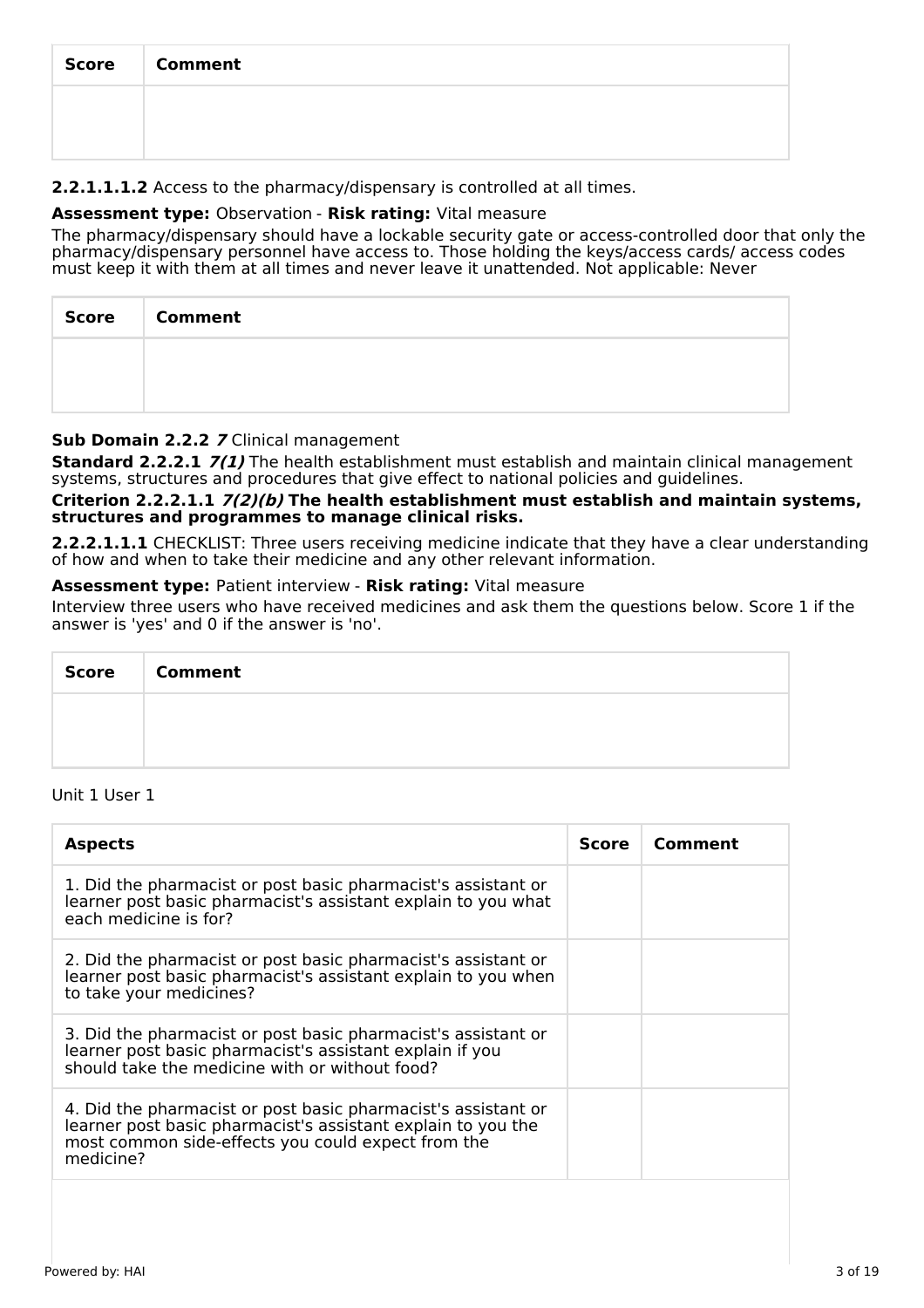| 5. Did the pharmacist or post basic pharmacist's assistant or<br>learner post basic pharmacist's assistant give you the<br>opportunity to ask any questions or discuss anything that<br>worries you about your medicine? |
|--------------------------------------------------------------------------------------------------------------------------------------------------------------------------------------------------------------------------|
|--------------------------------------------------------------------------------------------------------------------------------------------------------------------------------------------------------------------------|

## Unit 2 User 2

| <b>Aspects</b>                                                                                                                                                                                                           | <b>Score</b> | Comment |
|--------------------------------------------------------------------------------------------------------------------------------------------------------------------------------------------------------------------------|--------------|---------|
| 1. Did the pharmacist or post basic pharmacist's assistant or<br>learner post basic pharmacist's assistant explain to you what<br>each medicine is for?                                                                  |              |         |
| 2. Did the pharmacist or post basic pharmacist's assistant or<br>learner post basic pharmacist's assistant explain to you when<br>to take your medicines?                                                                |              |         |
| 3. Did the pharmacist or post basic pharmacist's assistant or<br>learner post basic pharmacist's assistant explain if you<br>should take the medicine with or without food?                                              |              |         |
| 4. Did the pharmacist or post basic pharmacist's assistant or<br>learner post basic pharmacist's assistant explain to you the<br>most common side-effects you could expect from the<br>medicine?                         |              |         |
| 5. Did the pharmacist or post basic pharmacist's assistant or<br>learner post basic pharmacist's assistant give you the<br>opportunity to ask any questions or discuss anything that<br>worries you about your medicine? |              |         |

## Unit 3 User 3

| <b>Aspects</b>                                                                                                                                                                                                           | <b>Score</b> | Comment |
|--------------------------------------------------------------------------------------------------------------------------------------------------------------------------------------------------------------------------|--------------|---------|
| 1. Did the pharmacist or post basic pharmacist's assistant or<br>learner post basic pharmacist's assistant explain to you what<br>each medicine is for?                                                                  |              |         |
| 2. Did the pharmacist or post basic pharmacist's assistant or<br>learner post basic pharmacist's assistant explain to you when<br>to take your medicines?                                                                |              |         |
| 3. Did the pharmacist or post basic pharmacist's assistant or<br>learner post basic pharmacist's assistant explain if you<br>should take the medicine with or without food?                                              |              |         |
| 4. Did the pharmacist or post basic pharmacist's assistant or<br>learner post basic pharmacist's assistant explain to you the<br>most common side-effects you could expect from the<br>medicine?                         |              |         |
| 5. Did the pharmacist or post basic pharmacist's assistant or<br>learner post basic pharmacist's assistant give you the<br>opportunity to ask any questions or discuss anything that<br>worries you about your medicine? |              |         |

**2.2.2.1.1.2** The licence for the pharmacy issued by the Director-General of the National Department of Health (NDoH) is available.

## **Assessment type:** Document - **Risk rating:** Vital measure

This will promote user safety by ensuring that the unit meets all legal requirements. The licence issued Powered by: HAI 4 of 19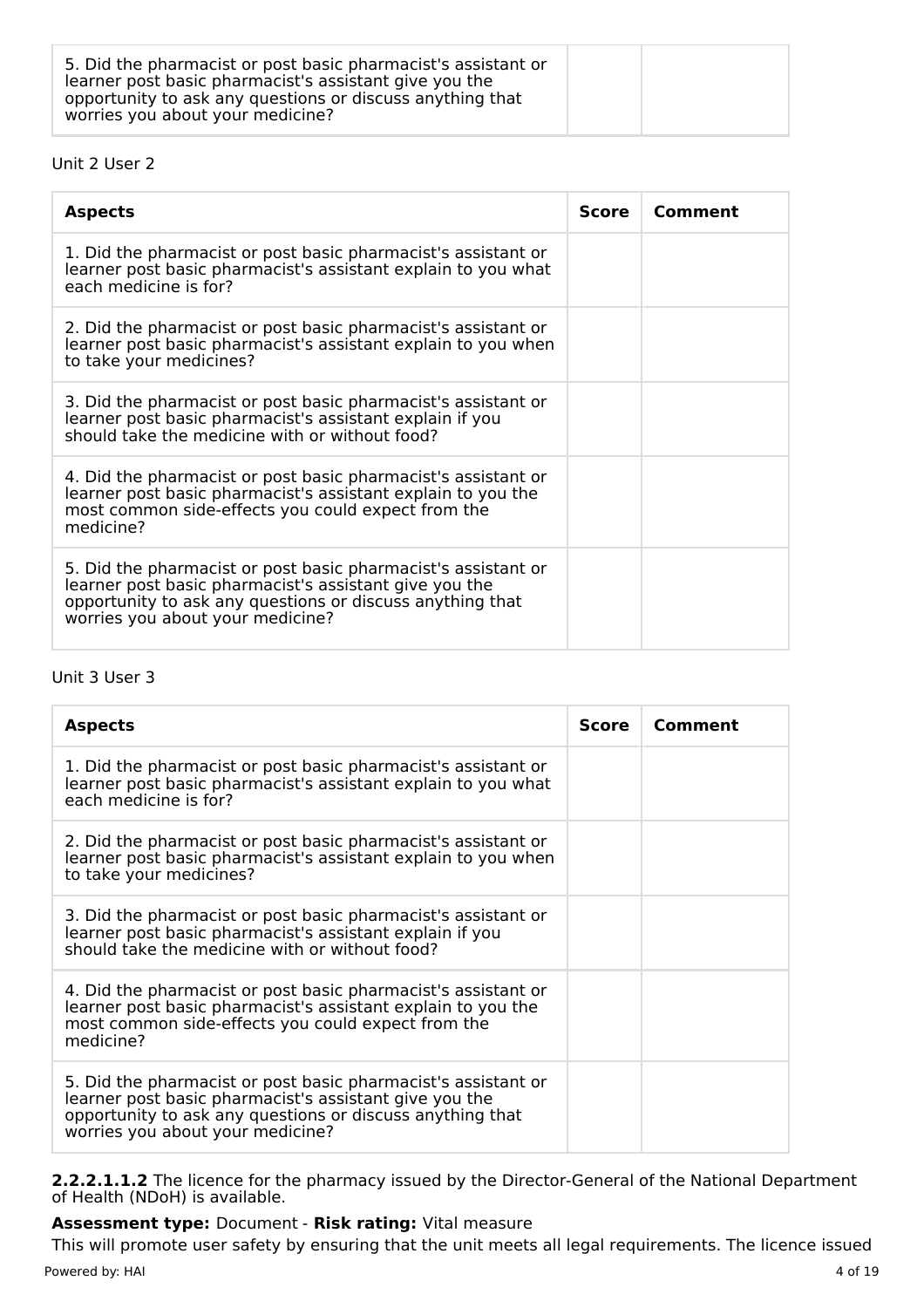| Score | <b>Comment</b> |
|-------|----------------|
|       |                |
|       |                |

**2.2.2.1.1.3** The current certificate of recording of a pharmacy or dispensary with the South African Pharmacy Council or proof of the annual fee payment is available.

## **Assessment type:** Document - **Risk rating:** Vital measure

The current certificate of registration of the health establishment's pharmacy with the South African Pharmacy Council or proof that the annual fee payment is up to date and visibly displayed in the pharmacy or available in a file. Not applicable: Never

| Score   Comment |
|-----------------|
|                 |
|                 |

**2.2.2.1.1.4** The current certificate of registration of the responsible pharmacist for the health establishment with the South African Pharmacy Council is available.

## **Assessment type:** Document - **Risk rating:** Vital measure

A pharmacy managed by a qualified and registered person will promote the safety of users and staff, as the pharmacy will be supervised by a skilled and knowledgeable person. The current certificate of registration with the South African Pharmacy Council of the responsible pharmacist or proof that payment of the annual fee is up to date and must be visibly displayed in the pharmacy or available in a file. For a dispensary a current copy of the responsible pharmacist certificate the dispensary is linked with must be available. Not applicable: Never

| Score   Comment |
|-----------------|
|                 |
|                 |

**2.2.2.1.1.5** Proof of registration of all pharmacist(s) and/or pharmacist's assistant(s) with the South African Pharmacy Council is available.

## **Assessment type:** Document - **Risk rating:** Vital measure

The current certificate of registration with the South African Pharmacy Council of all pharmacist(s), pharmacist's assistant(s) or proof that payment of the annual fee is up to date and must be visibly displayed in the pharmacy or available in a file. Not applicable: Never

| <b>Score</b> | <b>Comment</b> |
|--------------|----------------|
|              |                |
|              |                |

**2.2.2.1.1.6** CHECKLIST: Medicines dispensed for users are labelled in accordance with applicable legislation.

### **Assessment type:** Observation - **Risk rating:** Vital measure

Request permission from three users to assess the medication that has been dispensed on the day of the inspection. Check if medicine dispensed complies with the requirements below. Score 1 if the aspect is compliant and 0 if it is not compliant.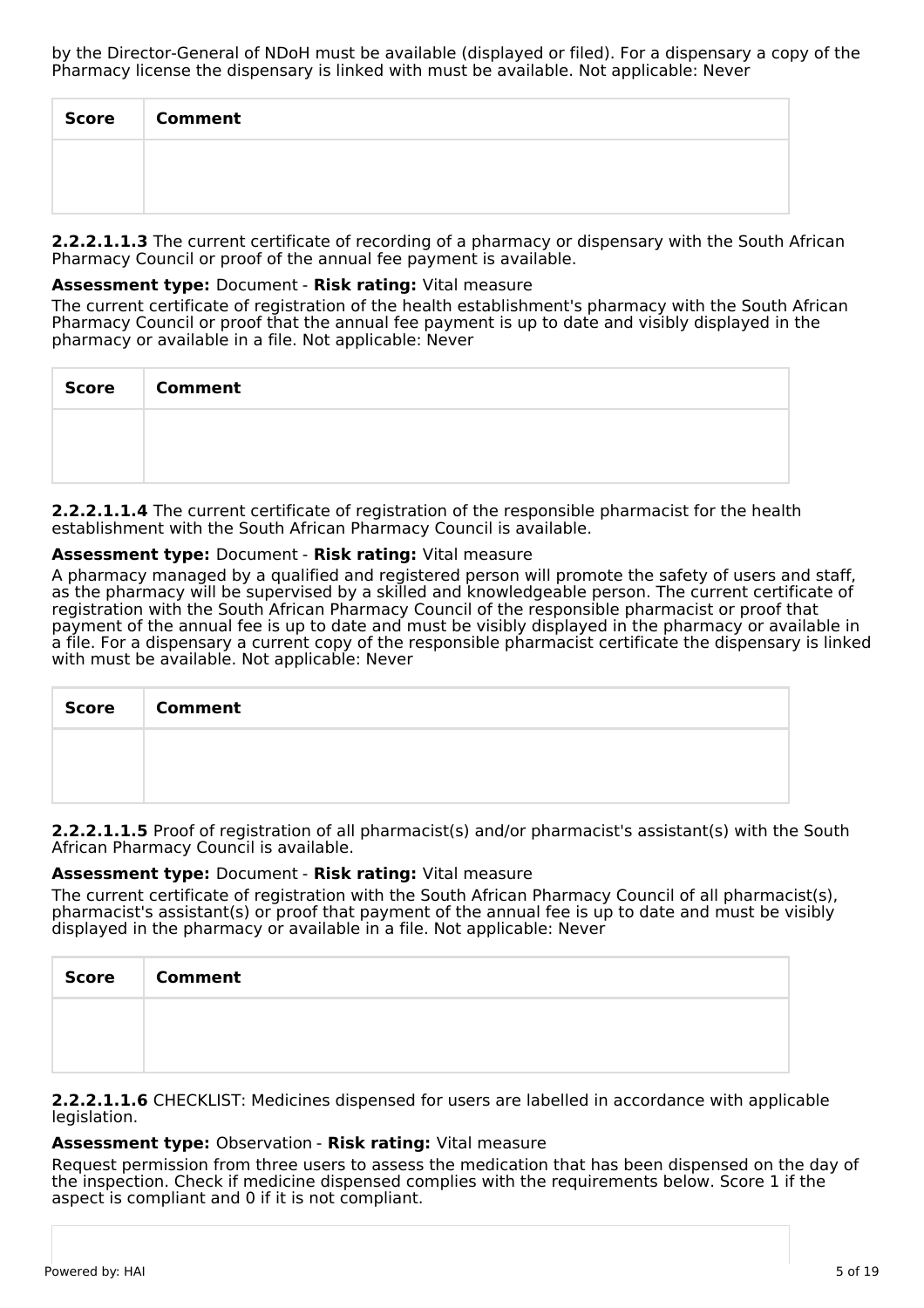| Score   Comment |
|-----------------|
|                 |
|                 |

# Unit 1 User 1

| <b>Aspects</b>                                                                                                                        | <b>Score</b> | Comment |
|---------------------------------------------------------------------------------------------------------------------------------------|--------------|---------|
| 1. The labels of dispensed medicines are clear and legible                                                                            |              |         |
| 2. The label affixed to the medicine does not obstruct or<br>cover the expiry date                                                    |              |         |
| 3. The label affixed to the medicine contains the name of the<br>user                                                                 |              |         |
| 4. The label affixed to the medicine contains the name of the<br>medicine                                                             |              |         |
| 5. The label affixed to the medicine contains the directions<br>for use of the medicine                                               |              |         |
| 6. The label affixed to the medicine contains the name and<br>address of the health establishment where the medicine was<br>dispensed |              |         |
| 7. The label affixed to the medicine contains the date of<br>dispensing                                                               |              |         |

# Unit 2 User 2

| <b>Aspects</b>                                                                                                                        | Score | Comment |
|---------------------------------------------------------------------------------------------------------------------------------------|-------|---------|
| 1. The labels of dispensed medicines are clear and legible                                                                            |       |         |
| 2. The label affixed to the medicine does not obstruct or<br>cover the expiry date                                                    |       |         |
| 3. The label affixed to the medicine contains the name of the<br>user                                                                 |       |         |
| 4. The label affixed to the medicine contains the name of the<br>medicine                                                             |       |         |
| 5. The label affixed to the medicine contains the directions<br>for use of the medicine                                               |       |         |
| 6. The label affixed to the medicine contains the name and<br>address of the health establishment where the medicine was<br>dispensed |       |         |
| 7. The label affixed to the medicine contains the date of<br>dispensing                                                               |       |         |

## Unit 3 User 3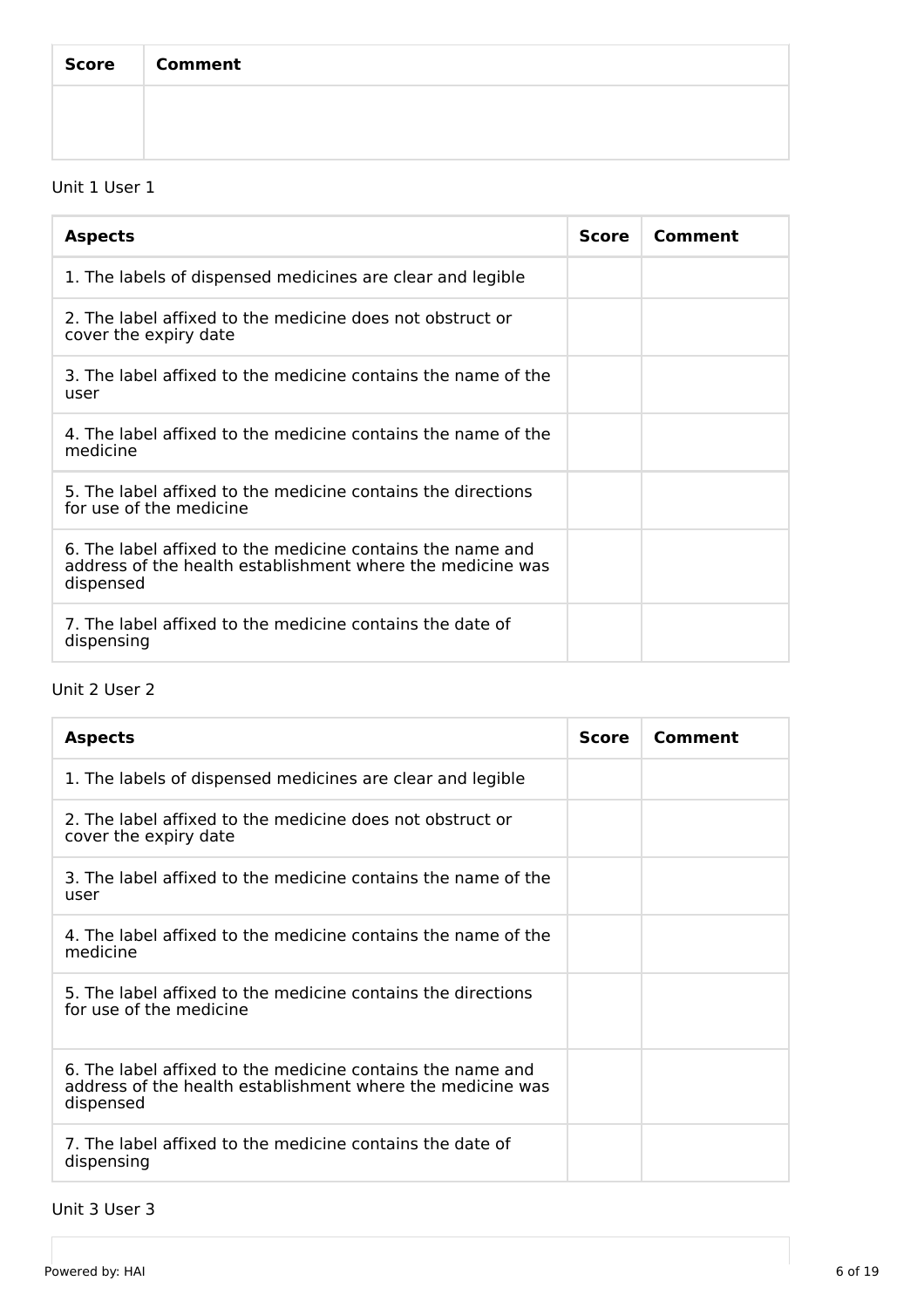| <b>Aspects</b>                                                                                                                        | <b>Score</b> | Comment |
|---------------------------------------------------------------------------------------------------------------------------------------|--------------|---------|
| 1. The labels of dispensed medicines are clear and legible                                                                            |              |         |
| 2. The label affixed to the medicine does not obstruct or<br>cover the expiry date                                                    |              |         |
| 3. The label affixed to the medicine contains the name of the<br>user                                                                 |              |         |
| 4. The label affixed to the medicine contains the name of the<br>medicine                                                             |              |         |
| 5. The label affixed to the medicine contains the directions<br>for use of the medicine                                               |              |         |
| 6. The label affixed to the medicine contains the name and<br>address of the health establishment where the medicine was<br>dispensed |              |         |
| 7. The label affixed to the medicine contains the date of<br>dispensing                                                               |              |         |

**Standard 2.2.2.2 7(2)** (b) A health establishment must establish and maintain systems, structures and programmes to manage clinical risk.

#### **Criterion 2.2.2.2.1 7 The health establishment implements process to ensure environmental cleanliness.**

**2.2.2.2.1.1** All work completed is verified by the CHC manager or a delegated member of personnel.

## **Assessment type:** Document - **Risk rating:** Essential measure

Daily inspections will ensure the cleanliness of the building. The person responsible for overseeing the cleaning service must inspect the building daily to confirm that cleaning has been carried out according to the schedule and that all areas attended to have been effectively cleaned. Monitoring tools (e.g. checklists/tick sheets) listing all cleaning tasks must be completed for each room or area. Not applicable: Never

| Score   Comment |
|-----------------|
|                 |
|                 |

## **2.2.2.2.1.2** CHECKLIST: The areas listed below are clean.

### **Assessment type:** Observation - **Risk rating:** Vital measure

Verify whether the service areas listed below are clean. Inspector to observe general cleanliness of the area including but not limited to whether the area is free of dirt and stains. Score 1 if the area is clean and score 0 if not clean. Score NA (not applicable) if an indicated area does not exist in the health establishment.

| <b>Score</b> | <b>Comment</b> |
|--------------|----------------|
|              |                |
|              |                |

| <b>Aspects</b>         | Score | ∣ Comment |
|------------------------|-------|-----------|
| 1. Pharmacy/Dispensary |       |           |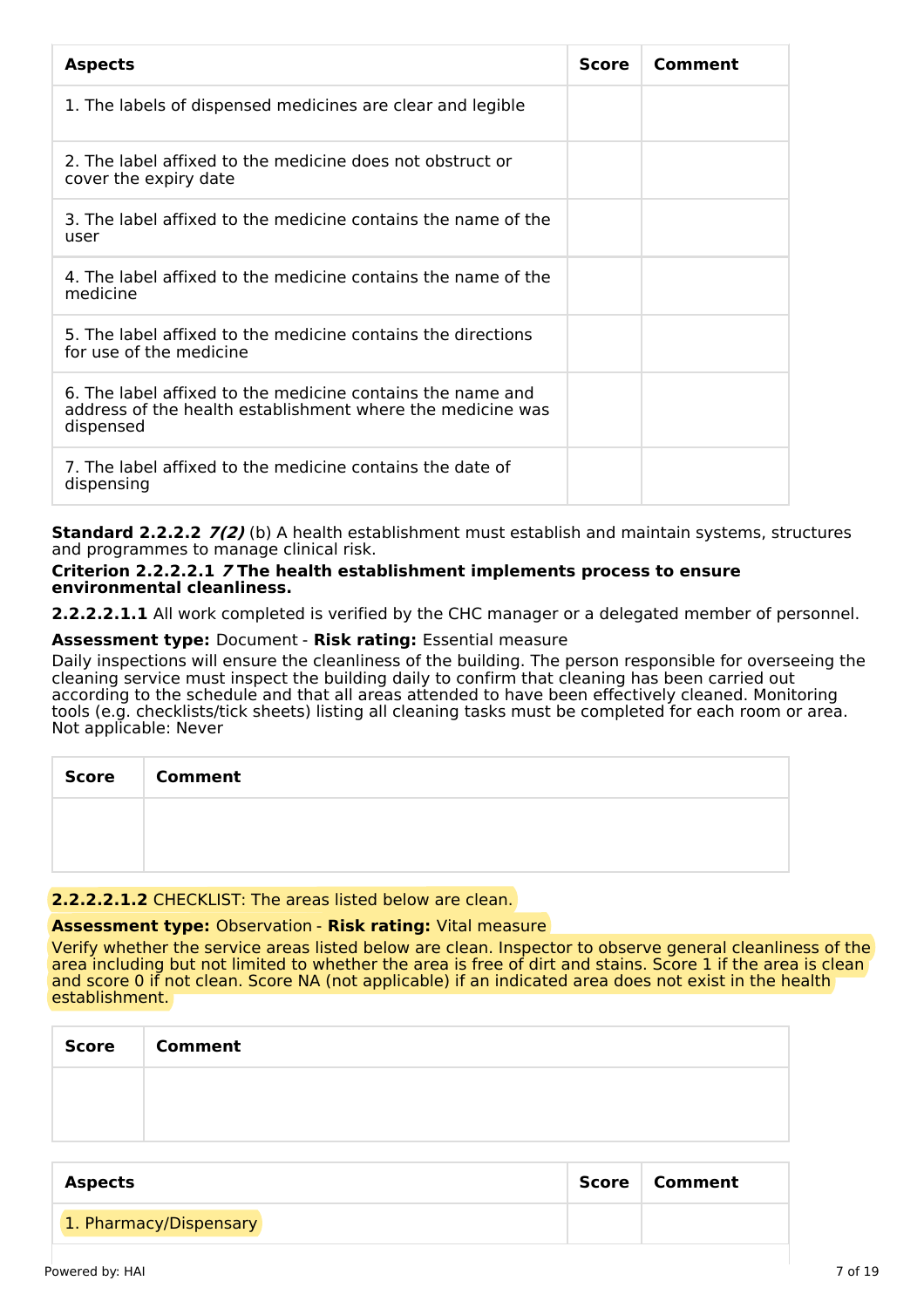|--|

## **Sub Domain 2.2.3 8** Infection prevention and control programmes

**Standard 2.2.3.1 8(1)** The health establishment must maintain an environment, which minimises the risk of disease outbreaks, the transmission of infection to users, health care personnel and visitors. **Criterion 2.2.3.1.1 8(2)(a) The health establishment must ensure that there are hand washing facilities in every service area.**

**2.2.3.1.1.1** CHECKLIST: Hand washing facilities are available.

## **Assessment type:** Observation - **Risk rating:** Vital measure

Use the checklist below to check whether the items listed below are available. Score 1 if the aspect is available and 0 if it is not available.

| Score Comment |
|---------------|
|               |
|               |

| <b>Aspects</b>                                                                                             | <b>Score</b> | Comment |
|------------------------------------------------------------------------------------------------------------|--------------|---------|
| 1. Functional hand wash basin                                                                              |              |         |
| Explanatory note: The basin should not be blocked, broken,<br>or have deep cracks causing leaking of water |              |         |
| 2. Taps are functional with running water                                                                  |              |         |
| 3. Liquid hand wash soap                                                                                   |              |         |
| 4. Disposable hand paper towels                                                                            |              |         |
| 5. A poster on hand hygiene is displayed above or next to the<br>hand wash basin                           |              |         |
| 6. Alcohol based hand rub                                                                                  |              |         |

### **Sub Domain 2.2.4 9** Waste management

**Standard 2.2.4.1 9(1)** The health establishment must ensure that waste is handled, stored, and disposed of safely in accordance with the law.

### **Criterion 2.2.4.1.1 9(2)(a) The health establishment must have appropriate waste containers at the point of waste generation.**

**2.2.4.1.1.1** Appropriate containers for disposal of pharmaceutical waste are available.

### **Assessment type:** Observation - **Risk rating:** Vital measure

A dark green container marked with the words 'Pharmaceutical waste liquid or solid' must be available in the pharmacy or dispensary. Not applicable: Never

| <b>Score</b> | <b>Comment</b> |
|--------------|----------------|
|              |                |
|              |                |

## **Criterion 2.2.4.1.2 9(2)(b) The health establishment must implement procedures for the collection, handling, storage and disposal of waste.**

**2.2.4.1.2.1** CHECKLIST: Waste is segregated as required by the waste management practices.

**Assessment type:** Observation - **Risk rating:** Essential measure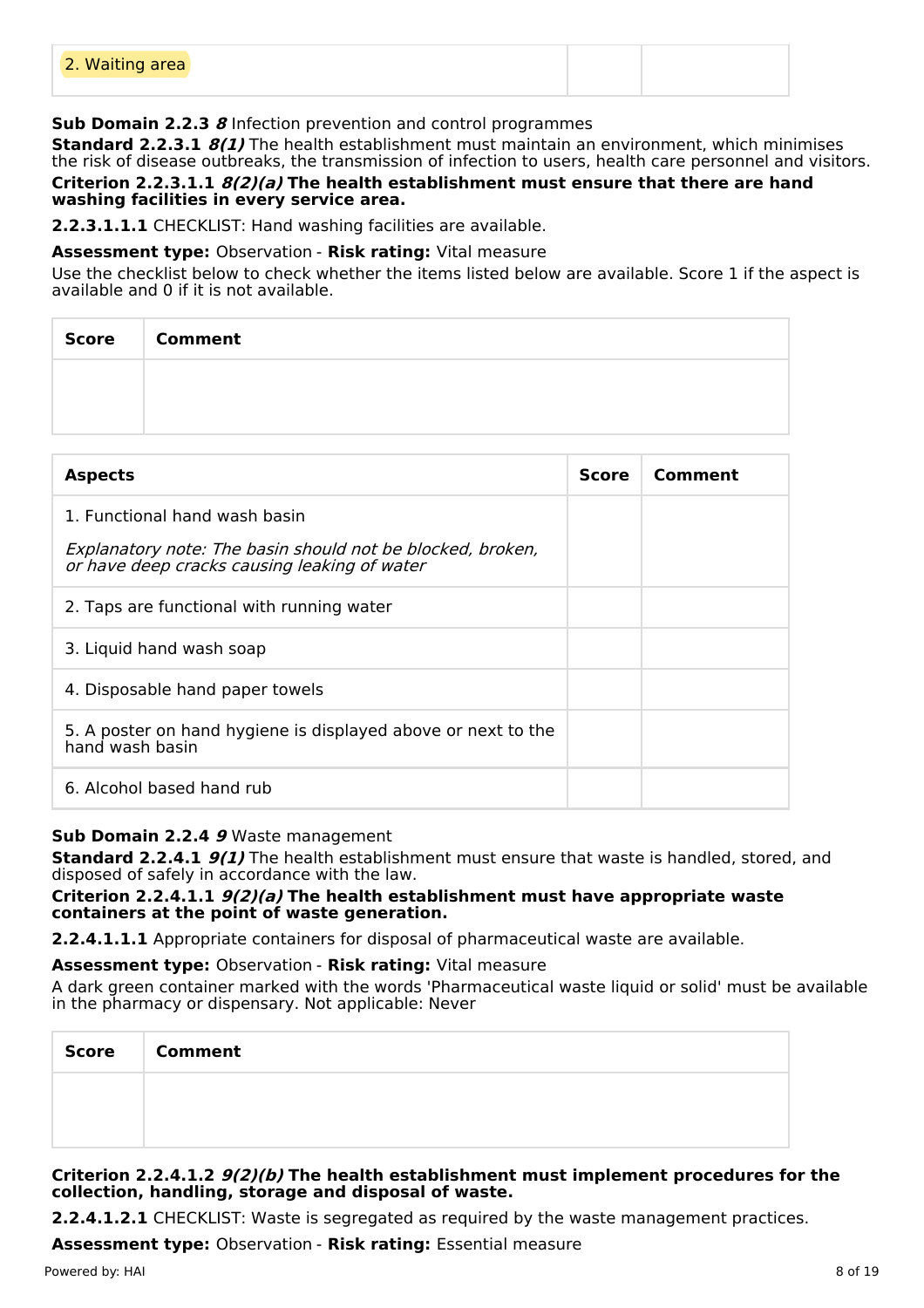Use the checklist below to check if waste is segregated as required by the waste management practices stipulated in the National Environmental Health Norms and Standards. Score 1 if the aspect is compliant and 0 if it is not compliant.

| <b>Score</b> | <b>Comment</b> |
|--------------|----------------|
|              |                |
|              |                |

| <b>Aspects</b>                                                                             | <b>Score</b> | Comment |
|--------------------------------------------------------------------------------------------|--------------|---------|
| 1. General waste is discarded separately in a black or white<br>or transparent plastic bag |              |         |
| 2. Pharmaceutical waste is discarded separately in a green<br>container                    |              |         |

**2.2.4.1.2.2** CHECKLIST: Expired or obsolete medicine is discarded according to prescribed procedures.

### **Assessment type:** Observation - **Risk rating:** Vital measure

Observe if the health establishment complies with the procedure for discarding expired or obsolete medicine. Score 1 if the aspect is compliant and 0 if it is not compliant.

| <b>Score</b> | <b>Comment</b> |
|--------------|----------------|
|              |                |
|              |                |

| <b>Aspects</b>                                                                                                                                                                                                                                                                                     | <b>Score</b> | Comment |
|----------------------------------------------------------------------------------------------------------------------------------------------------------------------------------------------------------------------------------------------------------------------------------------------------|--------------|---------|
| 1. Expired or obsolete medicine is put in a dark green<br>container marked with the words 'Pharmaceutical waste<br>liquid or solid'                                                                                                                                                                |              |         |
| 2. The required documentation is attached to the container.                                                                                                                                                                                                                                        |              |         |
| Explanatory note: This includes but is not limited to the name<br>of the health establishment, the date the medicine was<br>discarded, the name of the expired or obsolete medicine,<br>strength, dosage form, quantity, expiry date for expired<br>items and signature of the responsible person. |              |         |

## **2.2.4.1.2.3** CHECKLIST: Sharps are safely managed and discarded in the pharmacy or dispensary.

### **Assessment type:** Observation - **Risk rating:** Vital measure

Use the checklist below to check whether sharps are safely managed and discarded. Score 1 if the aspect is compliant and 0 if it is not compliant.

| <b>Score</b> | <b>Comment</b> |  |
|--------------|----------------|--|
|              |                |  |
|              |                |  |
|              |                |  |

| <b>Aspects</b> | Score   Comment |
|----------------|-----------------|
|                |                 |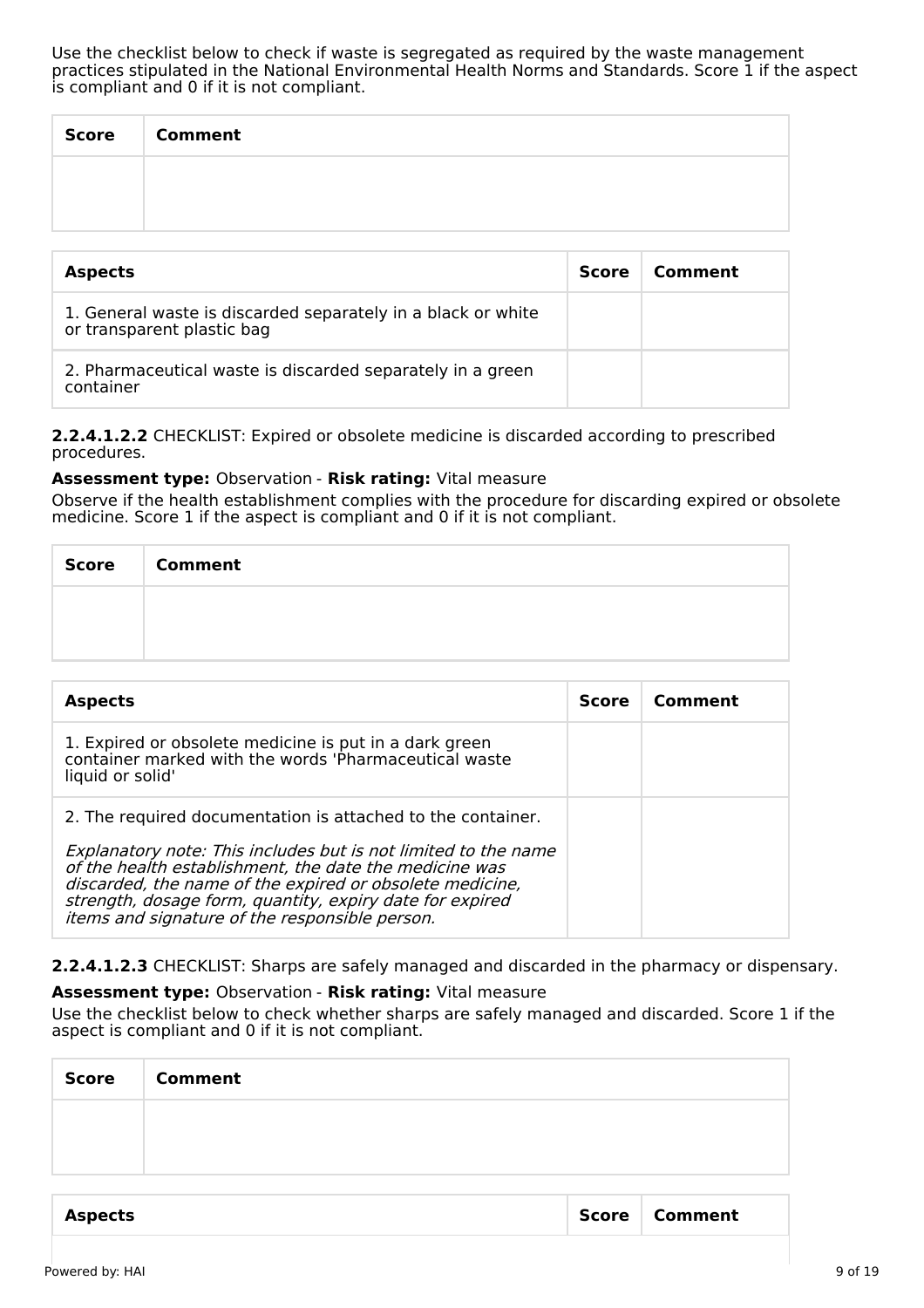| 1. Waste is properly segregated<br>Explanatory note: Only sharps and vials are discarded into<br>the container; no other waste is observed in the container. |  |
|--------------------------------------------------------------------------------------------------------------------------------------------------------------|--|
| 2. Sharps containers are discarded when they reach the limit<br>mark                                                                                         |  |
| 3. Sharps containers are placed on a work surface or in wall-<br>mounted brackets                                                                            |  |
| 4. Sharps containers have correctly fitting lids                                                                                                             |  |
| 5. Needles are not recapped before disposal                                                                                                                  |  |
| Explanatory note: This is not applicable for safety needles<br>and syringes                                                                                  |  |

## **Domain 2.3 CLINICAL SUPPORT SERVICES**

**Sub Domain 2.3.1 10** Medicines and medical supplies

**Standard 2.3.1.1 10(1)** The health establishment must comply with the provisions of the Pharmacy Act, 1974 and the Medicines and Related Substances Act, 1965.

**Criterion 2.3.1.1.1 10(2)(a) The health establishment must implement and maintain a stock control system for medicine and medical supplies.**

**2.3.1.1.1.1** CHECKLIST: A standard operating procedure for the management of medicines is available.

## **Assessment type:** Document - **Risk rating:** Essential measure

Check the standard operating procedure for the management of medicines to see if the aspects listed below are included and explained. Score 1 if the aspect is included and explained, and 0 if it is not included or not explained. NB: The standard operating procedure must as minimum comply with the following requirements: Title of the document, Name of the District or sub-district or health establishment , signed and dated by the accounting officer or delegated person, signed and dated by the compiler or chairperson of committee that developed the document (optional),date of implementation or approval, date of next review (Documents must be reviewed at a minimum every 5 years),summary of changes made to each version of the document (optional).NB: If signed by a delegated official a delegation letter or document is required, document can manual or electronic.

| Score   Comment |
|-----------------|
|                 |
|                 |

| <b>Aspects</b>                                                                                            | Score | Comment |
|-----------------------------------------------------------------------------------------------------------|-------|---------|
| 1. Cleaning of the pharmacy/dispensary                                                                    |       |         |
| 2. Storage and organisation of the pharmacy/dispensary                                                    |       |         |
| 3. Security and control of access to the pharmacy/dispensary<br>(within and outside normal working hours) |       |         |
| 4. Cold chain management                                                                                  |       |         |
| 5. Emergency medicine cupboard or trolley management                                                      |       |         |
| 6. Management of medicines in the consulting room                                                         |       |         |
| 7. Pest control                                                                                           |       |         |
| Powered by: HAI                                                                                           |       |         |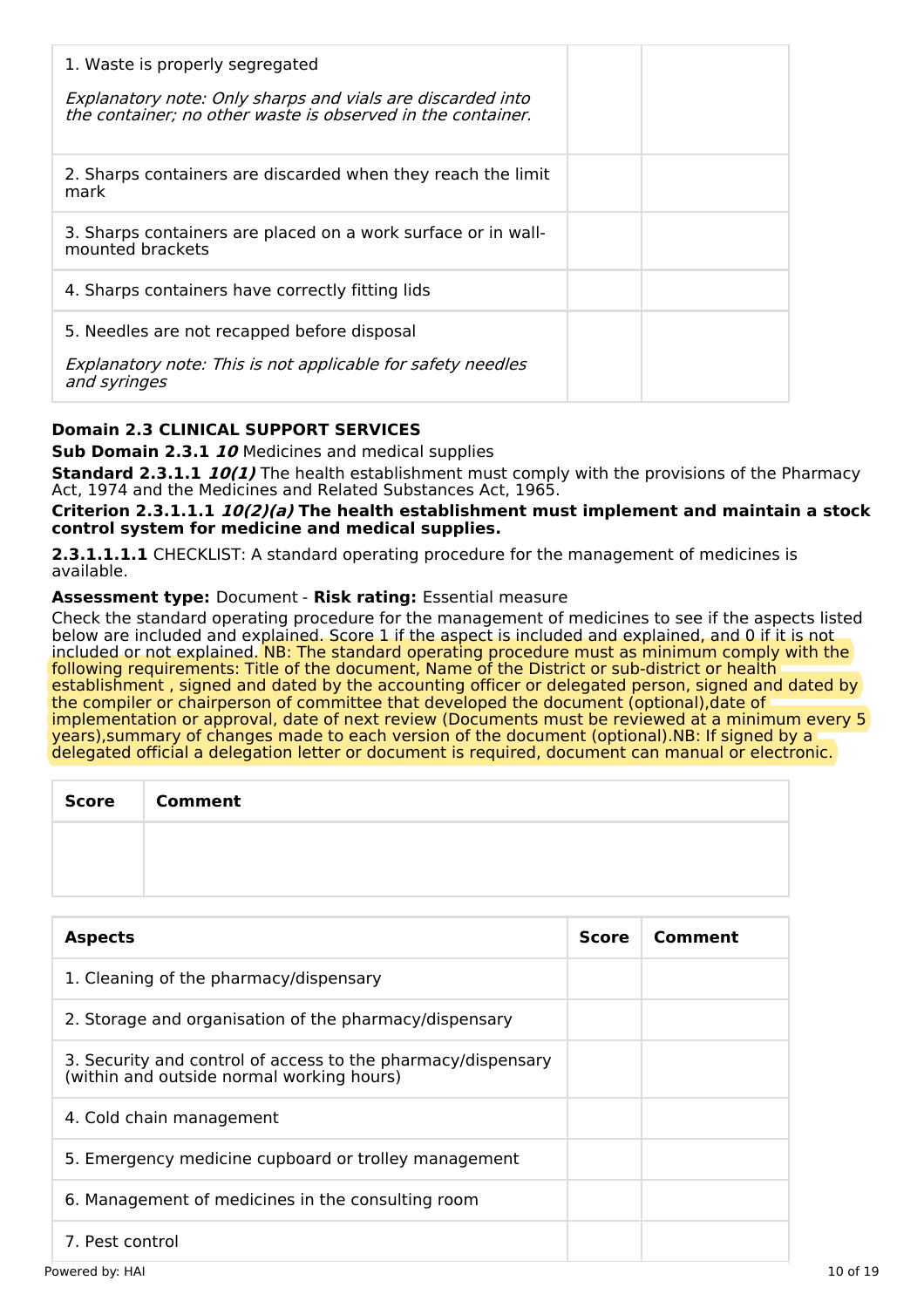| 8. Calculation and use of minimum, maximum and/or re-<br>order levels                                                |  |
|----------------------------------------------------------------------------------------------------------------------|--|
| 9. Completion and management of stock (bin) cards and/or<br>electronic stock monitoring system                       |  |
| 10. Stock taking (counting) procedure                                                                                |  |
| 11. Management of short-dated stock                                                                                  |  |
| 12. Procurement (ordering) of medicines                                                                              |  |
| 13. Order and delivery schedule                                                                                      |  |
| 14. Receipt of medicines into the pharmacy/dispensary<br>(ordered or borrowed stock)                                 |  |
| 15. Managing return of stock to the depot                                                                            |  |
| 16. Issuing of medicines to the consulting rooms, procedure<br>room and emergency trolley                            |  |
| 17. Managing stock transfers between health establishments                                                           |  |
| 18. Medicine availability monitoring procedure/guideline                                                             |  |
| 19. Separation and handling of expired, obsolete, unusable<br>or user-returned medicines (Schedule 0 to 4 medicines) |  |
| 20. Disposal of expired, obsolete, unusable and user-<br>returned medicines (Schedule 0 to 4 medicines)              |  |
| 21. Managing recall of medicines                                                                                     |  |
| 22. Storage and control of Schedule 6 medicines                                                                      |  |
| 23. Separation and disposal of expired, obsolete and<br>unusable medicines (schedule 5 and schedule 6 medicines)     |  |

**2.3.1.1.1.2** CHECKLIST: The electronic network system for monitoring the availability of medicines is used effectively.

### **Assessment type:** Observation - **Risk rating:** Essential measure

Use the checklist to check whether the electronic network system for monitoring the availability of medicines is used effectively. The electronic systems can include but are not limited to Stock Visibility System (SVS), RX Solutions and JAC. To determine whether the health establishment has reported the availability of medicines as required, visit the website used to view captured medicine availability data, and the Primary Health Care Health Establishment Dashboard associated with it. Score 1 if the aspect is compliant and score 0 if it is not compliant.

| Score | <b>Comment</b> |
|-------|----------------|
|       |                |
|       |                |

| <b>Aspects</b>                                                                                                         | Score | Comment |
|------------------------------------------------------------------------------------------------------------------------|-------|---------|
| 1. The health establishment has a functional electronic<br>network system for monitoring the availability of medicines |       |         |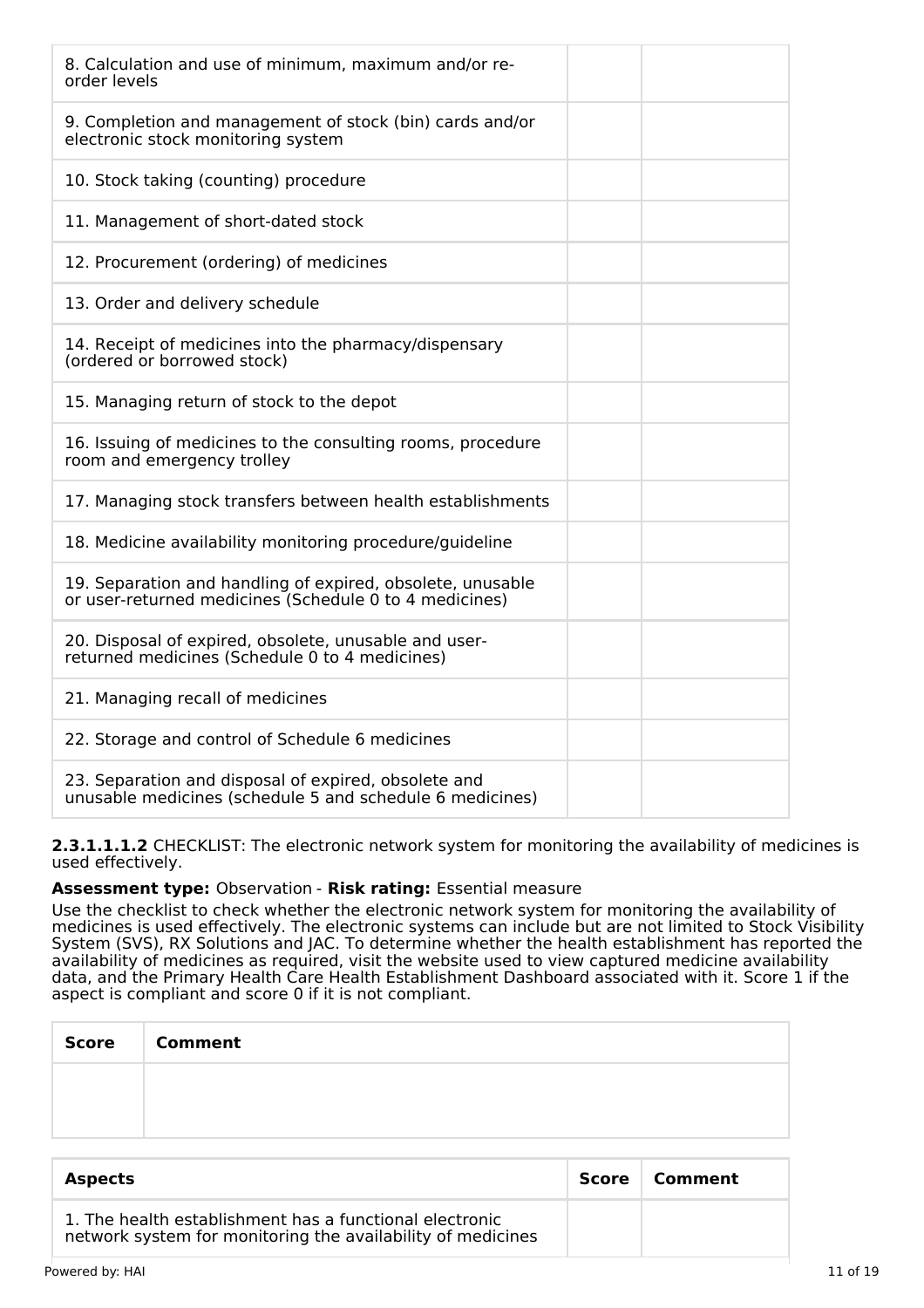| 2. The approved list of medicines to be updated is visible in<br>the electronic network system                                                                                                                                                                                             |
|--------------------------------------------------------------------------------------------------------------------------------------------------------------------------------------------------------------------------------------------------------------------------------------------|
| 3. The capturing device is in good working order                                                                                                                                                                                                                                           |
| 4. The accessories are in good working order                                                                                                                                                                                                                                               |
| 5. The capturing device is stored in a lockable unit (only<br>applicable to SVS)                                                                                                                                                                                                           |
| 6. Accessories for the device, <i>i.e.</i> batteries and charger, are<br>stored in a lockable unit (only applicable to SVS)                                                                                                                                                                |
| 7. Access to the keys for the unit where the capturing device<br>and its accessories are stored is restricted (only applicable to<br>SVS)                                                                                                                                                  |
| 8. In the last seven working days or more this health<br>establishment has not been marked as non-reporting at the<br>point of assessment                                                                                                                                                  |
| Explanatory note: The source for the information will be the<br>website used to view the availability of captured medicine<br>data and the associated Primary Health Care health<br>establishment dashboard. The SVS cell phone will show last<br>reporting date (only applicable to SVS). |

**2.3.1.1.1.3** Re-ordering stock levels (minimum/maximum and/or reorder levels) are determined for each item on the District/health establishment formulary.

### **Assessment type:** Document - **Risk rating:** Vital measure

Each item held as stock should have documented minimum, maximum and/or re-order levels. These levels should be recorded on the bin cards or equivalent. The system can be manual or electronic. Not applicable: Never

| Score Comment |
|---------------|
|               |
|               |

### **2.3.1.1.1.4** There is evidence that a stock take of medicine was done in the last 12 months.

### **Assessment type:** Document - **Risk rating:** Vital measure

Documented evidence of a formal stock take will be required, i.e. a report indicating that the stock take has been completed in the last 12 months. Report should detail amongst others-expired medicine and its monetary value. Not applicable: Never

| <b>Score</b> | <b>Comment</b> |
|--------------|----------------|
|              |                |
|              |                |

**2.3.1.1.1.5** CHECKLIST: Schedule 5 and 6 medicines in stock correspond with the balance recorded in the register.

### **Assessment type:** Observation - **Risk rating:** Vital measure

Select three medicines from the schedule 5 and 6 medicine cupboard and verify whether the quantity available corresponds with the balance recorded in the register. Score 1 if there is correspondence 0 if not.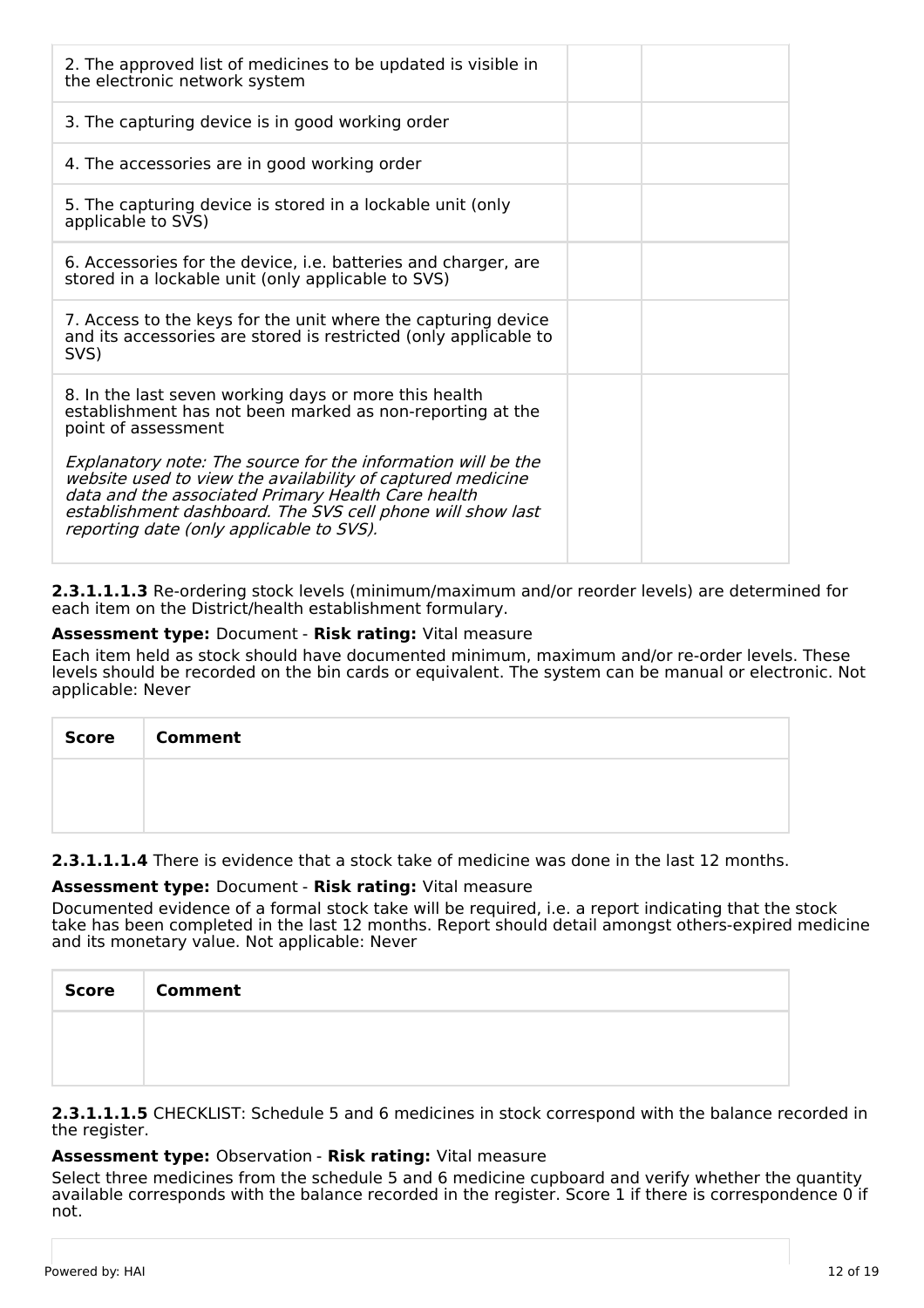| <b>Score</b>   | <b>Comment</b> |              |         |
|----------------|----------------|--------------|---------|
|                |                |              |         |
|                |                |              |         |
| <b>Aspects</b> |                | <b>Score</b> | Comment |

| 1. Medicine 1 |  |
|---------------|--|
| 2. Medicine 2 |  |
| 3. Medicine 3 |  |

### **Criterion 2.3.1.1.2 10(2)(b) The health establishment must ensure the availability of medicines and medical supplies for the delivery of services.**

## **2.3.1.1.2.1** CHECKLIST: Medicines on the tracer medicine list are available .

## **Assessment type:** Observation - **Risk rating:** Vital measure

All community health centres must hold stock according to the Tracer Medicine List as a routine. Should medicines be out of stock, substitutions will only be accepted if documented evidence of the recommended substitute from the District pharmacist is available. Alternatively, where the tracer medicine list recommends several medicines as equivalent for treatment, substitutions from this list of recommended medicines will be acceptable without a letter from the District pharmacist. Routine use of alternative dosages or formulations will be scored non-compliant. Check in the

pharmacy/dispensary to see if the tracer medicines listed below are available. Score 1 if the item is in stock and not expired and 0 if it is not in stock or if it is expired

| Score   Comment |
|-----------------|
|                 |
|                 |

| <b>Aspects</b>                                                                                                             | <b>Score</b> | Comment |
|----------------------------------------------------------------------------------------------------------------------------|--------------|---------|
| <b>Oral formulations/inhalers</b>                                                                                          |              |         |
| 1. Abacavir 20mg/ml solution or Abacavir 60 mg dispersible<br>tablets or Abacavir/Lamivudine 120/60 mg dispersible tablets |              |         |
| 2. Abacavir 300mg tablets                                                                                                  |              |         |
| 3. Amoxicillin 250mg or 500mg capsules                                                                                     |              |         |
| 4. Amoxicillin 125mg/5ml or 250mg/5ml suspension                                                                           |              |         |
| 5. Azithromycin 250mg or 500mg tablets                                                                                     |              |         |
| 6. Beclomethasone/Budesonide 100 mcg or 200 mcg metered<br>dose inhaler (MDI)                                              |              |         |
| 7. Carbamazepine 200mg tablets or Lamotrigine 25mg<br>tablets                                                              |              |         |
| 8. Co-trimoxazole 200/40mg per 5ml suspension                                                                              |              |         |
| 9. Co-trimoxazole 400/80mg tablets                                                                                         |              |         |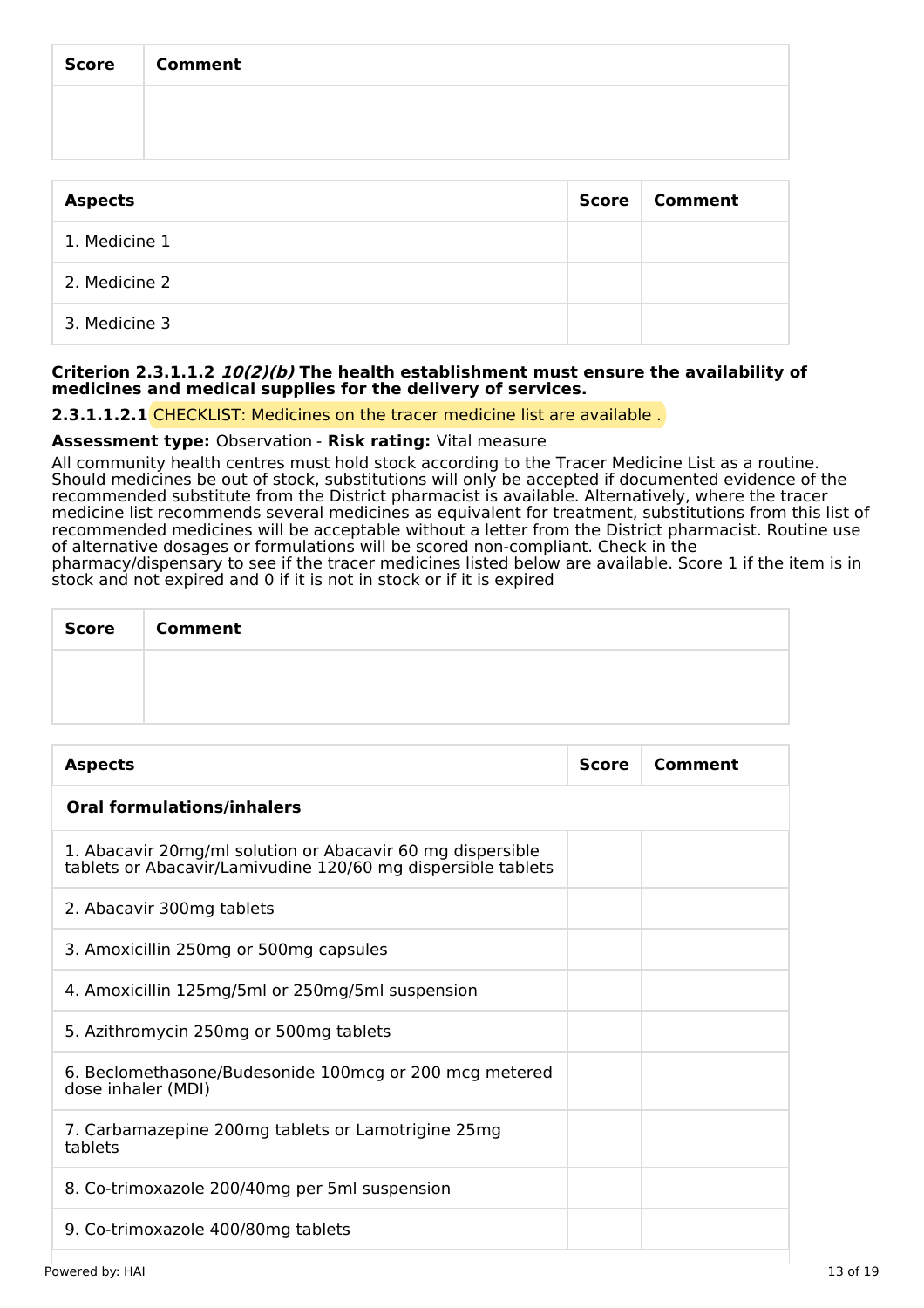| 10. Dolutegravir 50 mg capsule                                                                                                                                                                                      |
|---------------------------------------------------------------------------------------------------------------------------------------------------------------------------------------------------------------------|
| 11. Enalapril 5mg or 10mg tablets                                                                                                                                                                                   |
| 12. Ethambutol 400mg tablets                                                                                                                                                                                        |
| 13. Ferrous lactate/gluconate liquid/syrup                                                                                                                                                                          |
| 14. Ferrous sulphate (dried) /fumarate tablets providing $\pm$ 55<br>to 65mg elemental iron                                                                                                                         |
| 15. Folic acid 5 mg tablets                                                                                                                                                                                         |
| 16. Hydrochlorothiazide 12.5mg or 25mg tablets                                                                                                                                                                      |
| 17. Ibuprofen 200mg or 400mg tablets                                                                                                                                                                                |
| 18. Isoniazid 100mg tablets                                                                                                                                                                                         |
| 19. Isoniazid 100mg or 300mg tablets                                                                                                                                                                                |
| 20. Lamivudine 10mg/ml syrup/solution                                                                                                                                                                               |
| 21. Lamivudine 150mg tablets                                                                                                                                                                                        |
| 22. Combined oral contraceptive pill containing 30 mcg<br>ethinylestradiol) ethinylestradiol/levonorgestrel or<br>ethinylestradiol/norethisterone or ethinylestradiol/gestodene<br>or ethinylestradiol/norgestimate |
| 23. Lopinavir, Ritonavir 200/50mg tablets or Atazanavir,<br>Ritonavir 300/100mg or Atazanavir 150mg capsules with<br>Ritonavir 100mg capsules                                                                       |
| 24. Lopinavir, Ritonavir 80/20mg/ml solution or Lopinavir<br>Ritonavir 40/10mg capsules (pellets) or sachets (granules)                                                                                             |
| 25. Metformin 500mg or 850mg tablets                                                                                                                                                                                |
| 26. Methyldopa 250 mg tablets                                                                                                                                                                                       |
| 27. Metronidazole 200mg or 400mg tablets                                                                                                                                                                            |
| 28. Nevirapine 200mg tablets                                                                                                                                                                                        |
| 29. Nevirapine 50mg/5ml suspension                                                                                                                                                                                  |
| 30. Oral rehydration solution                                                                                                                                                                                       |
| 31. Paracetamol 120mg/5ml syrup                                                                                                                                                                                     |
| 32. Paracetamol 500mg tablets                                                                                                                                                                                       |
| 33. Prednisone 5mg tablets or Prednisolone 5mg tablets                                                                                                                                                              |
| 34. Pyrazinamide 500mg tablets                                                                                                                                                                                      |
| 35. Pyridoxine 25mg tablets                                                                                                                                                                                         |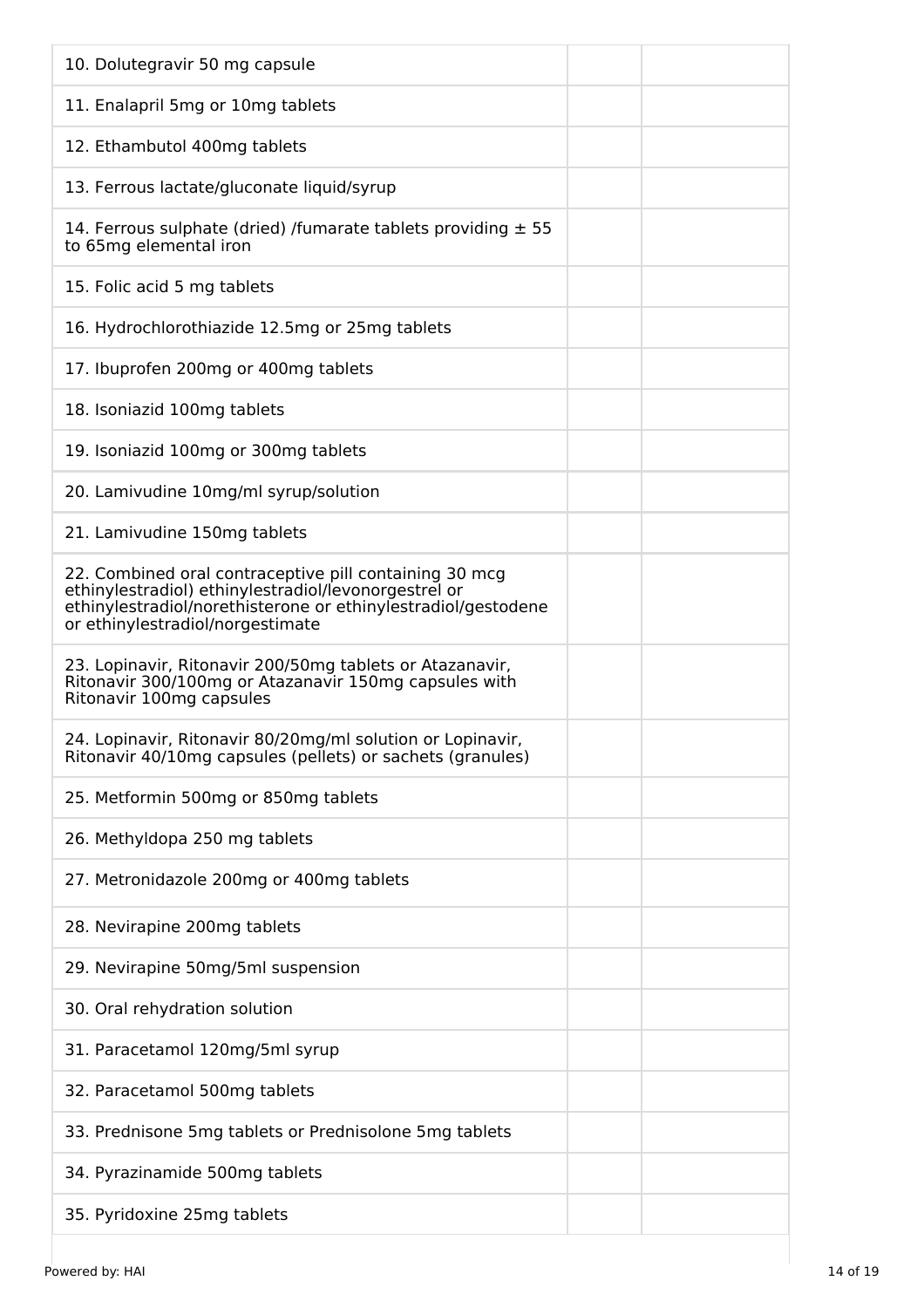| 36. Rifampicin + Isoniazid (RH) 300mg/150mg or 150/75mg<br>tablets                                                                                                     |  |
|------------------------------------------------------------------------------------------------------------------------------------------------------------------------|--|
| 37. Rifampicin + Isoniazid (RH) 60/60 tablets or Rifampicin +<br>Isoniazid (RH) 75/50 tablets or Rifampicin + Isoniazid (RH) +<br>pyrazinamide (RHZ) 75/50/150 tablets |  |
| 38. Rifampicin + Isoniazid + pyrazinamide + ethambutol<br>(RHZE) 150/75/400/275 tablets                                                                                |  |
| 39. Salbutamol 100 mcg MDI                                                                                                                                             |  |
| 40. Simvastatin 10mg or 20 mg or 40mg tablets                                                                                                                          |  |
| 41. Tenofovir/emtricitabine/efavirenz 300/200/600mg tablets                                                                                                            |  |
| 42. Tenofovir/emtricitabine/efavirenz 300/200/600mg tablets                                                                                                            |  |
| 43. Tenofovir/ lamivudine /dolutegravir 300/300/50mg<br>tablets                                                                                                        |  |
| 44. Vitamin A 50,000U or 100,000U or 200,000U capsules                                                                                                                 |  |
| 45. Zidovudine 50mg/5ml, 200 ml suspension                                                                                                                             |  |
| <b>Injections</b>                                                                                                                                                      |  |
| 46. Benzathine benzylpenicillin 1.2MU or 2.4MU vial                                                                                                                    |  |
| 47. Ceftriaxone 250mg or 500mg or 1g vials                                                                                                                             |  |
| 48. Medroxyprogesterone acetate 150mg/ml or<br>norethisterone 200mg/ml injections                                                                                      |  |
| 49. Gentamicin 80mg/2ml ampoule or Fosfomycin 3g<br>granules                                                                                                           |  |
| <b>Topicals</b>                                                                                                                                                        |  |
| 50. Chloramphenicol 1%, ophthalmic ointment                                                                                                                            |  |
| Refrigerator                                                                                                                                                           |  |
| 51. BCG vaccine                                                                                                                                                        |  |
| 52. Insulin, short acting                                                                                                                                              |  |
| 53. Measles vaccine                                                                                                                                                    |  |
| 54. Hexavalent: DTaP-IPV-HB-Hib vaccine                                                                                                                                |  |
| 55. Ergometrine 0.5mg or oxytocin/ ergometrine 5U/0.5mg<br>combination                                                                                                 |  |
| 56. Pneumococcal Conjugated Vaccine (PCV)                                                                                                                              |  |
| 57. Polio vaccine (oral)                                                                                                                                               |  |
| 58. Rotavirus vaccine                                                                                                                                                  |  |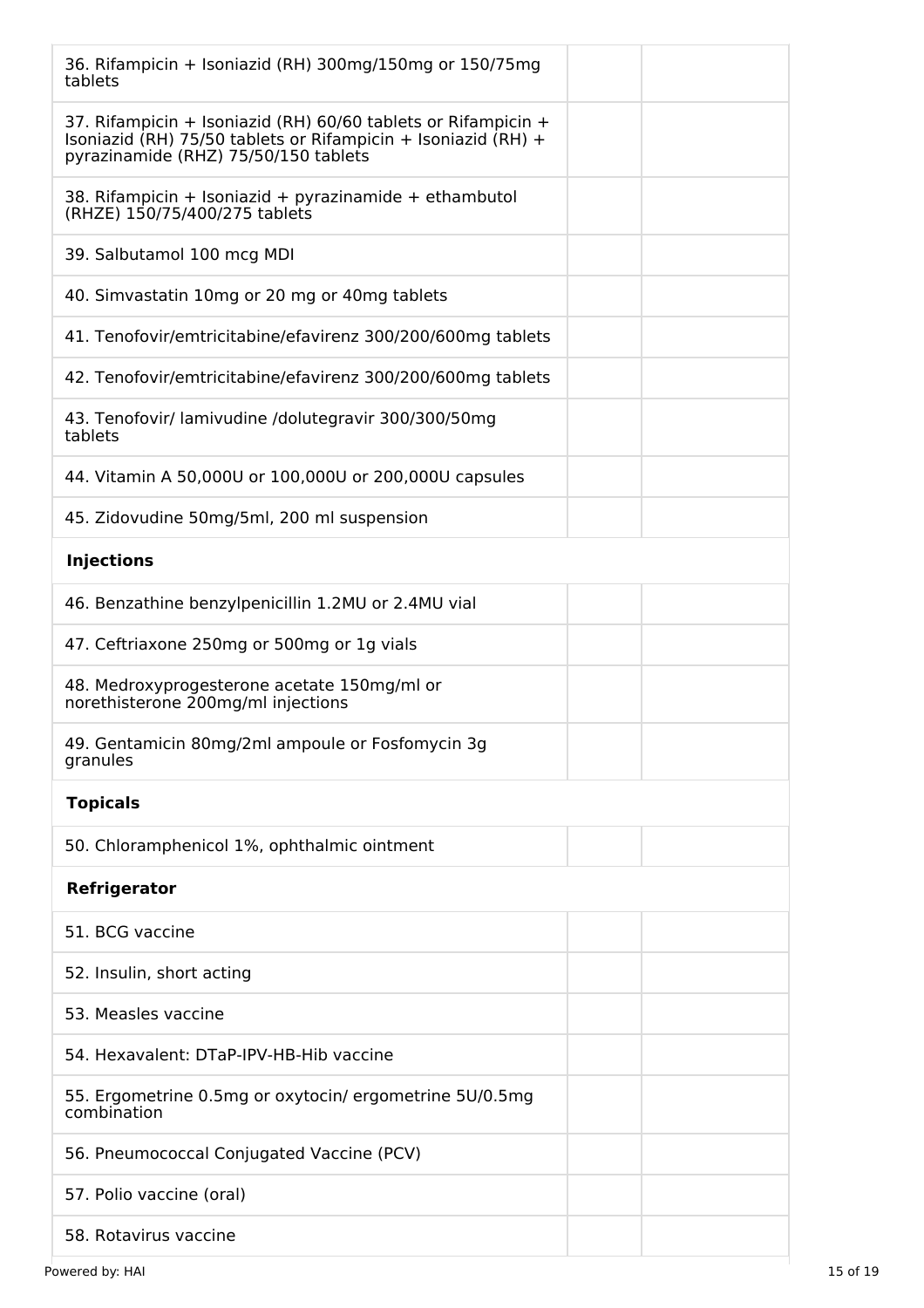| 59. Tetanus toxoid (TT) vaccine                                                                                                          |  |
|------------------------------------------------------------------------------------------------------------------------------------------|--|
| <b>Emergency medicine</b>                                                                                                                |  |
| 60. Activated Charcoal                                                                                                                   |  |
| 61. Adrenaline 1mg/ml (Epinephrine) 1ml ampoule                                                                                          |  |
| 62. Amlodipine 5mg or 10mg tablets                                                                                                       |  |
| 63. Artesunate 60mg injection*** (Required for health<br>establishments, where there is a permanent Doctor)                              |  |
| 64. Aspirin 100mg or 300mg tablets                                                                                                       |  |
| 65. Atropine 0.5mg or 1mg ampoule                                                                                                        |  |
| 66. Calcium Gluconate 10% 10ml ampoule                                                                                                   |  |
| 67. 50% dextrose (20ml ampoule or 50ml bag) or 10%<br>dextrose 1L solution                                                               |  |
| 68. Furosemide 20mg or 10mg/2ml ampoule                                                                                                  |  |
| 69. Hydrocortisone 100mg/ml or 200mg/2ml vial                                                                                            |  |
| 70. Ipratropium 0.25mg/2ml or 0.5mg/2ml Unit dose vial for<br>nebulisation                                                               |  |
| 71. Lidocaine/Lignocaine IM 1% or 2% 20ml vial                                                                                           |  |
| 72. Magnesium sulphate 50%, 1g/2ml ampoule (minimum of<br>14 ampoules required for one treatment)                                        |  |
| 73. Midazolam (1mg/ml 5ml ampoule or 5mg/ml 3ml<br>ampoule) or Diazepam 5mg/ml 2ml ampoule                                               |  |
| 74. Naloxone 0.4mg/1ml 1 ml ampoule****( Only required at<br>midwife obstetric units; **)                                                |  |
| 75. Nifedipine 5mg or 10mg capsules                                                                                                      |  |
| 76. Neonatalyte 200ml solution                                                                                                           |  |
| 77. Paediatric solution e.g. 1/2 strength Darrows (200ml or<br>500ml) solution                                                           |  |
| 78. Prednisone 5 mg tablets or Prednisolone tablets                                                                                      |  |
| 79. Promethazine 25mg/2ml or 25mg/1ml ampoule                                                                                            |  |
| 80. Short acting sublingual nitrates e.g. glyceryl trinitrate SL<br>or isosorbide dinitrate sublingual, 5 mg tablets                     |  |
| 81. Salbutamol 0.5% 20ml nebulising solution or<br>2.5mg/2.5ml or 5mg/2.5ml Unit dose vial for nebulisation or<br>Salbutamol 100 mcg MDI |  |
| 82. Sodium chloride 0.9% 1L solution                                                                                                     |  |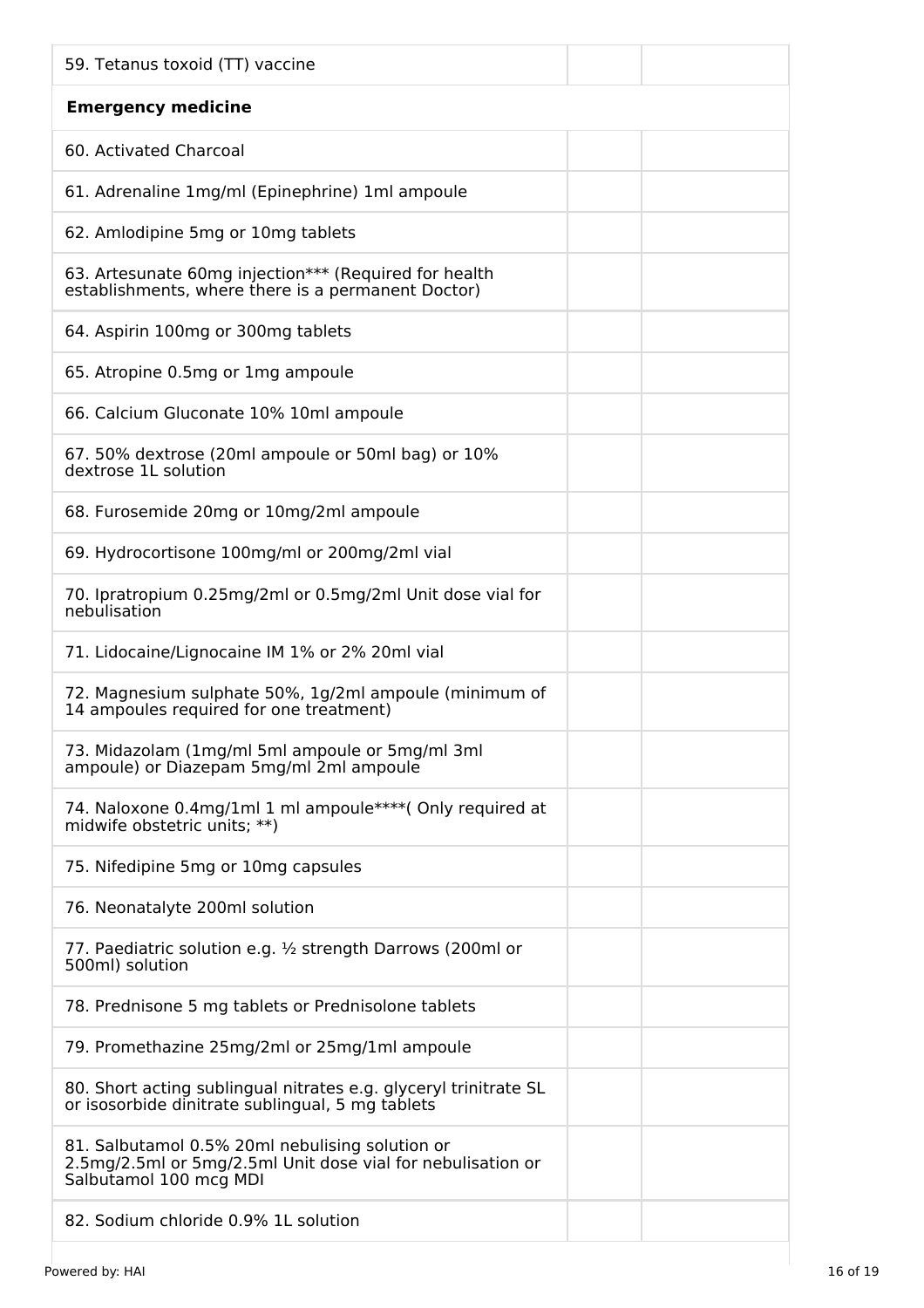| 83. Streptokinase 1.5 MIU injection** (Only required at<br>midwife obstetric units; **) |  |
|-----------------------------------------------------------------------------------------|--|
| 84. Thiamine 100mg/ml 10ml vial                                                         |  |

**2.3.1.1.2.2** CHECKLIST: The temperature of the pharmacy or dispensary is maintained within the safety range.

## **Assessment type:** Document - **Risk rating:** Vital measure

Use the checklist below to check whether the temperature in the pharmacy/dispensary is maintained between 15 and 25 degrees Celsius. Score 1 if the aspect is compliant and 0 if it is not compliant.

| Score | <b>Comment</b> |
|-------|----------------|
|       |                |
|       |                |

| <b>Aspects</b>                                                                                                                                                                             | <b>Score</b> | Comment |
|--------------------------------------------------------------------------------------------------------------------------------------------------------------------------------------------|--------------|---------|
| 1. The temperature of the pharmacy or dispensary is<br>recorded daily.                                                                                                                     |              |         |
| Explanatory note: This is to assess if the health<br>establishment consistently monitors the room temperature.<br>Request temperature monitoring sheets from the previous<br>three months. |              |         |
| 2. The temperature of the pharmacy/dispensary is<br>maintained between 15 and 25 degrees Celsius                                                                                           |              |         |

## **2.3.1.1.2.3** CHECKLIST: Procedures to maintain the cold chain for vaccines are implemented.

## **Assessment type:** Observation - **Risk rating:** Vital measure

Use the checklist below to check whether the cold chain for vaccines is maintained. Score 1 if compliant with the aspect below and score 0 if not compliant.

| Score | <b>Comment</b> |
|-------|----------------|
|       |                |
|       |                |

| <b>Aspects</b>                                                                                                                                             | <b>Score</b> | Comment |
|------------------------------------------------------------------------------------------------------------------------------------------------------------|--------------|---------|
| 1. The pharmacy or dispensary has a vaccine or medicine<br>refrigerator with a thermometer.                                                                |              |         |
| Explanatory note: The vaccine or medicine refrigerator can<br>be located in any space in the CHC, a domestic refrigerator<br>will be scored non-compliant. |              |         |
| 2. The temperature of the refrigerator is recorded twice daily,<br>seven hours apart (check three months records)                                          |              |         |
| 3. The temperature of the refrigerator is maintained between<br>2 and 8 degrees Celsius (check three months records)                                       |              |         |
| 4. There is a cooler box for storage of vaccines                                                                                                           |              |         |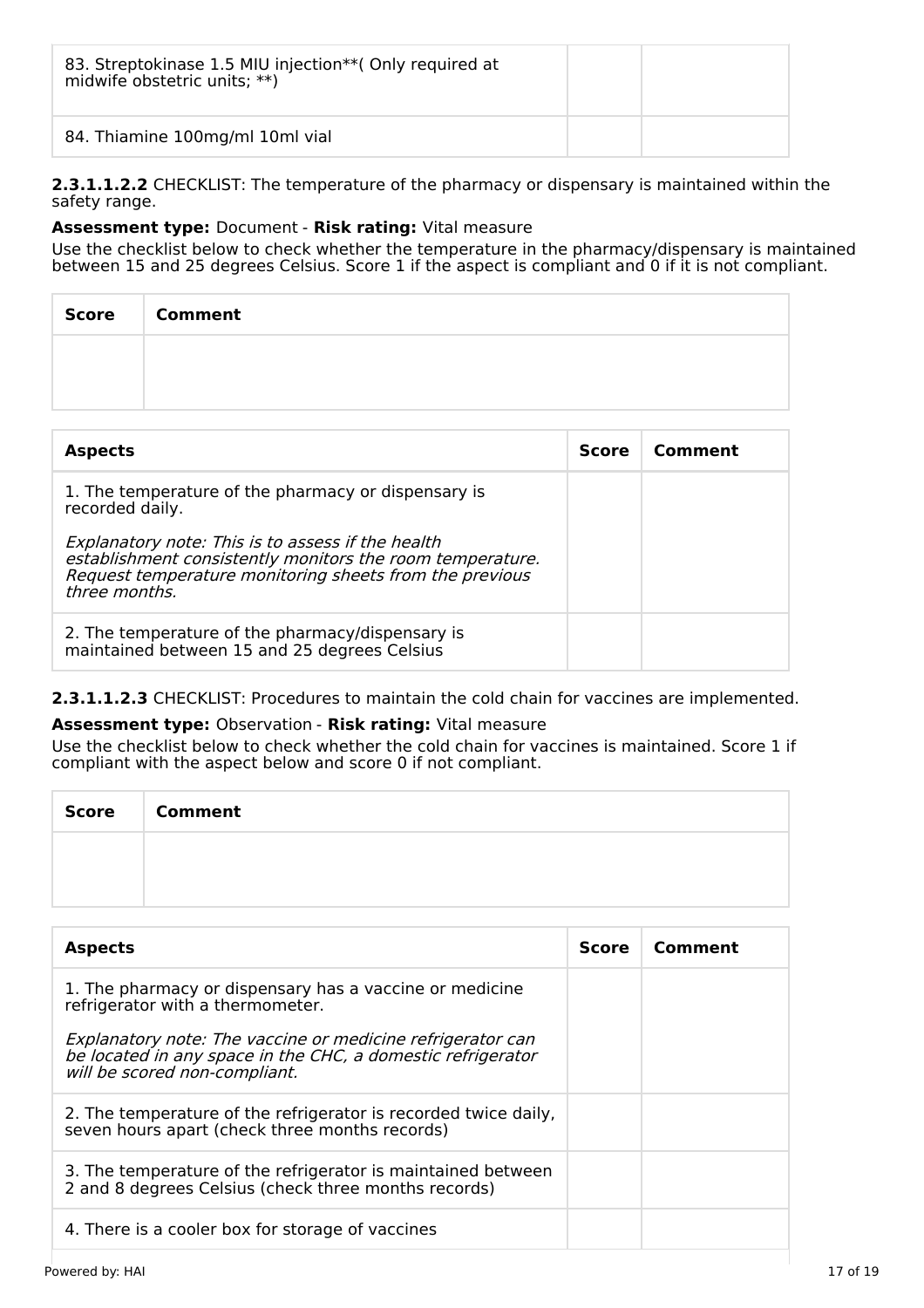| 5. Ice packs are available for use                             |  |
|----------------------------------------------------------------|--|
| 6. There is a functional thermometer for use in the cooler box |  |

**2.3.1.1.2.4** CHECKLIST: Three scripts in the pharmacy or dispensary are correlated with the medicines dispensed to ensure that all medicines were received as prescribed.

## **Assessment type:** Patient record audit - **Risk rating:** Vital measure

Select three user scripts in the pharmacy/dispensary and check whether medicines were dispensed against this script. If all medicines as prescribed were dispensed, score 1. If a user has not received all the medicines as prescribed, score 0.

| <b>Score</b> | <b>Comment</b> |
|--------------|----------------|
|              |                |
|              |                |

| <b>Aspects</b> | Score | Comment |
|----------------|-------|---------|
| 1. User 1      |       |         |
| 2. User 2      |       |         |
| 3. User 3      |       |         |

## **2.3.1.1.2.5** There is at least one functional room thermometer.

# **Assessment type:** Observation - **Risk rating:** Vital measure

A functional thermometer is available. Not applicable: Never

| <b>Score</b> | <b>Comment</b> |
|--------------|----------------|
|              |                |
|              |                |

## **2.3.1.1.2.6** The register for Schedule 6 medicines is completed correctly.

## **Assessment type:** Document - **Risk rating:** Vital measure

Accurate, comprehensive recording of dispensing of Schedule 6 medicines is a legal requirement and must be done in accordance with the applicable legislation. All columns in the provincially provided registers must be comprehensively completed. Any omitted information noted during the review of the register will result in a non-compliant score. The inspector must confirm that all sections of the register have been completed correctly. If any of the columns have not been completed, this measure will be scored 0. Not applicable: Where schedule 6 medicines are not held at the health establishment.

| <b>Score</b> | <b>Comment</b> |
|--------------|----------------|
|              |                |
|              |                |

## **Domain 2.5 FACILITIES AND INFRASTRUCTURE**

**Sub Domain 2.5.1 14** Management of buildings and grounds

**Standard 2.5.1.1 14(1)** The health establishment and their grounds must meet the requirements of the building regulations.

**Criterion 2.5.1.1.1 14(2)(d) The health establishment must as appropriate for the type of buildings and grounds of the establishment have ventilation systems that maintain the inflow of fresh air, temperature, humidity and purity of the air within specified limits set**